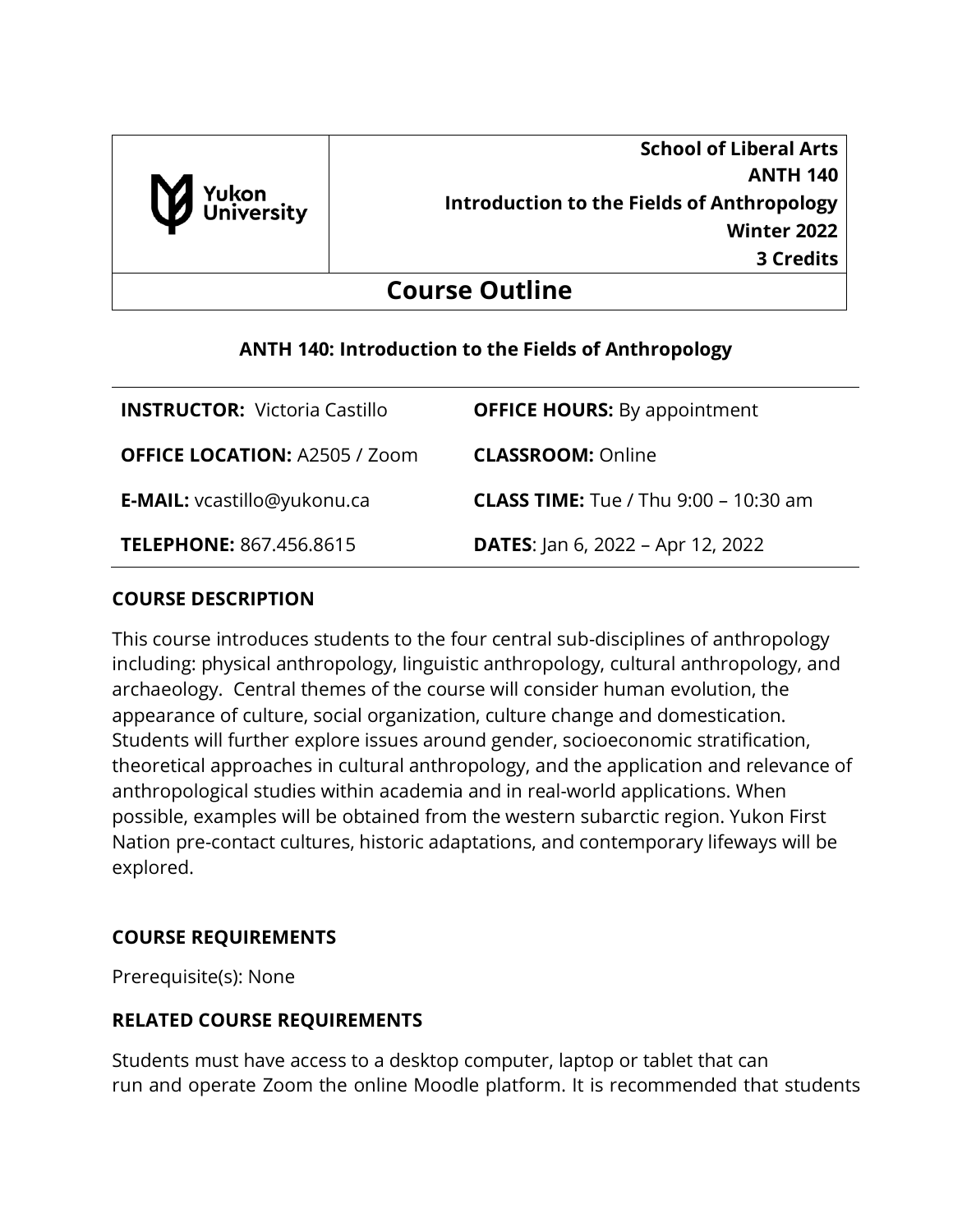have access to wired high-speed internet to use Moodle efficiently and to participate in Zoom classes twice a week.

## **EQUIVALENCY OR TRANSFERABILITY**

Receiving institutions determine course transferability. Find further information at: [https://www.yukonu.ca/admissions/transfer-credit](https://www.yukonu.ca/admissions/transfer-credit )

## **LEARNING OUTCOMES**

Upon successful completion of this course, students will be able to:

- Demonstrate an understanding of First Nations pre-contact group locations, language and intergroup relations and why these were important
- Describe traditional kinship systems amongst Yukon First Nations, including the importance of extended family members, clan structure and the valuable role of Elders within communities
- Explain the historical significance of contact and colonialism for Yukon First Nations and how they have responded over time
- Explain what led to the instigation of land claims by Yukon First Nations and demonstrate an understanding of the negotiating process, the Umbrella Final Agreement, and Self Government Agreements
- Explain why cultural expressions are important to Yukon First Nations with particular reference to oral histories, songs and stories, dancing and drumming, clothing, and the role and use of traditional knowledge
- Explain the significance of cultural protocols and why they are used
- Recognize and appreciate aboriginal worldviews and the enduring significance of history, culture and the land to Yukon First Nations.

## **COURSE FORMAT**

This course is being taught through Zoom using a variety of materials, activities, and technical solutions. You will need to visit the course Moodle site to view recorded PowerPoint presentations, films, and supplementary reading-based materials and participate in weekly online discussions.

There are two scheduled Zoom lectures for this course per week (Tuesday and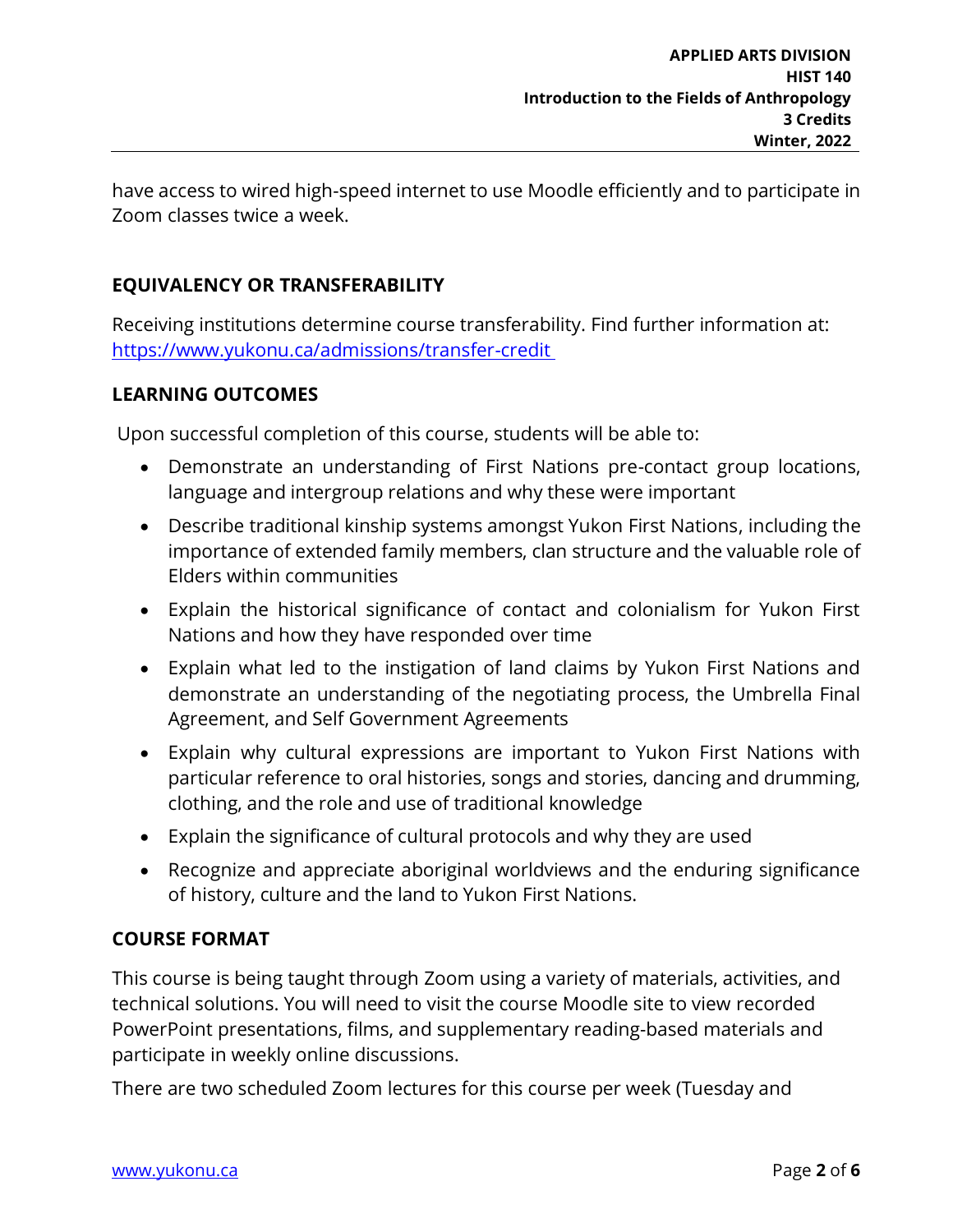Thursday 9:00 am to 10:30 am). The class will proceed on a timetable with set assignments and due dates. This is not a self-paced course.

## **ASSESSMENTS**

## *All assignments must be submitted through the course Moodle page.*

### **10 Online Weekly Discussion Questions**

Students are required to answer online weekly discussion questions. Students have the week to post their answers and responses. The thread will shut down at 11:55 Sunday night. As these questions are meant to create discussion and conversation between students, those who miss the deadline for answering and responding will not be able to go in later to answer or respond.

### **Article Presentation and Summary**

Students will choose a short anthropology article and will present a summary of the article to the class using PowerPoint slides. They will also hand in a short written summary of the article. More information will be provided in class.

### **Annotated Bibliography Project**

This is a two part assignment. The first part asks students to choose an anthropological topic and write a thesis statement and outline that focuses on their topic. The second part asks students to hand in an annotated bibliography of readings that support their thesis and outline. More information will be provided in class.

#### **Assessments**

Students will write three assessments throughout the semester. These will be based on your textbook and my lectures and are composed of multiple choice and short answer questions. These will be done online. More information will be provided in class.

#### **EVALUATION**

| In-class Active Participation         | 10%  |
|---------------------------------------|------|
| 10 Online Weekly Discussion Questions | 10%  |
| Article Presentation and Summary      | 20%  |
| Annotated Bibliography Project        | 30%  |
| Assessments 1 - 3 (10%, 10%, 10%)     | 30%  |
| Total                                 | 100% |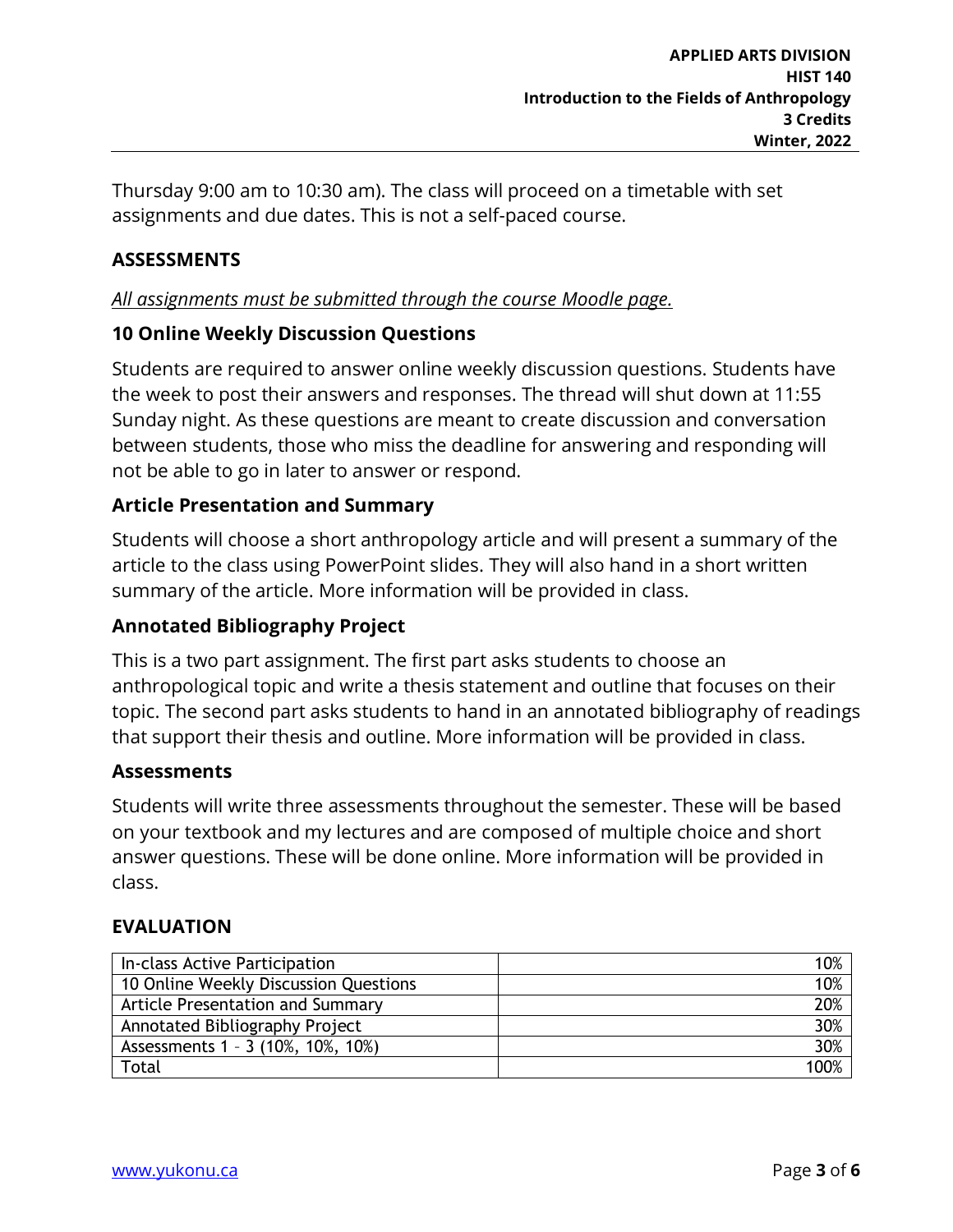### **REQUIRED TEXTBOOKS AND MATERIALS**

Ember, C., Ember, M, & Peregrine, P. (2015). *Human evolution and culture: Highlights of anthropology* (8th ed). New Jersey: Prentice Hall.

Digital readings are available on the course website. Other readings may be added throughout the semester.

## **ACADEMIC AND STUDENT CONDUCT**

Information on academic standing and student rights and responsibilities can be found in the current Academic Regulations that are posted on the Student Services/ Admissions & Registration web page.

### **PLAGIARISM**

Plagiarism is a serious academic offence. Plagiarism occurs when a student submits work for credit that includes the words, ideas, or data of others, without citing the source from which the material is taken. Plagiarism can be the deliberate use of a whole piece of work, but more frequently it occurs when students fail to acknowledge and document sources from which they have taken material according to an accepted manuscript style (e.g., APA, CSE, MLA, etc.). Students may use sources which are public domain or licensed under Creative Commons; however, academic documentation standards must still be followed. Except with explicit permission of the instructor, resubmitting work which has previously received credit is also considered plagiarism. Students who plagiarize material for assignments will receive a mark of zero (F) on the assignment and may fail the course. Plagiarism may also result in dismissal from a program of study or the University.

### **YUKON FIRST NATIONS CORE COMPETENCY**

Yukon University recognizes that a greater understanding and awareness of Yukon First Nations history, culture and journey towards self-determination will help to build positive relationships among all Yukon citizens. As a result, to graduate from ANY Yukon University program, you will be required to achieve core competency in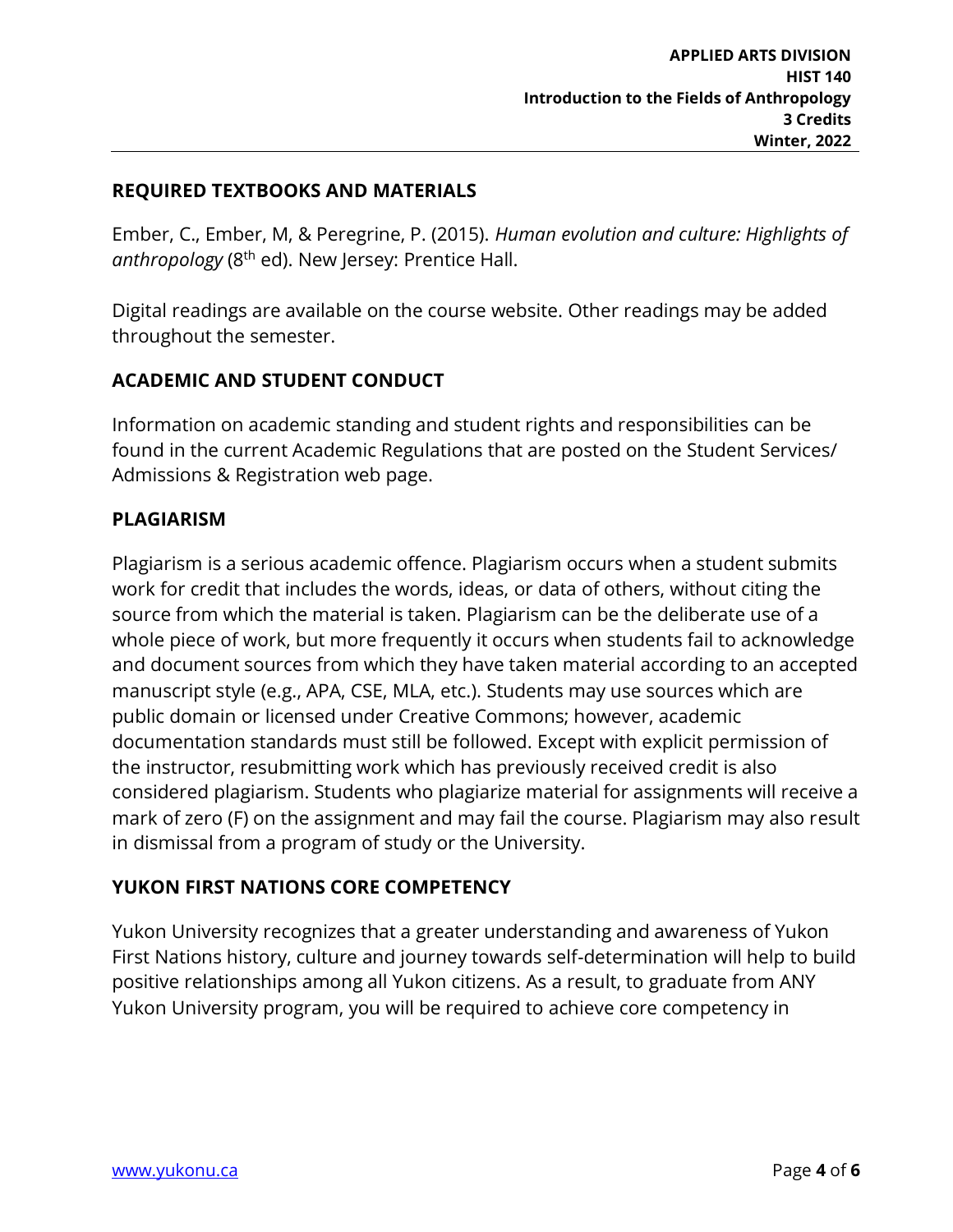knowledge of Yukon First Nations. For details, please see www.yukonu.ca/yfnccr.

# **ACADEMIC ACCOMMODATION**

Reasonable accommodations are available for students requiring an academic accommodation to fully participate in this class. These accommodations are available for students with a documented disability, chronic condition or any other grounds specified in section 8.0 of the Yukon University Academic Regulations (available on the Yukon University website). It is the student's responsibility to seek these accommodations. If a student requires an academic accommodation, they should contact the Learning Assistance Centre (LAC): lac@yukonu.ca.

# **TOPIC OUTLINE**

| Week                 | <b>Topic</b>                                                                                                    | <b>Required Readings</b><br>(additional readings may be added<br>or substituted at the instructor's<br>discretion) |
|----------------------|-----------------------------------------------------------------------------------------------------------------|--------------------------------------------------------------------------------------------------------------------|
| Week 1               | Course overview/Introductions                                                                                   |                                                                                                                    |
| January 6            | Welcome to Anthropology 140!                                                                                    |                                                                                                                    |
| Week 2<br>January 11 | What is anthropology?                                                                                           | Chapter 1; Miner 1956: 503-507;                                                                                    |
| Week 2<br>January 13 | <b>Culture and Culture Change</b>                                                                               | Chapter 9; Oboler 2003: 3-28                                                                                       |
| Week 3<br>January 18 | <b>Genetics and Evolution</b><br>Film: Biobasics: Genetics and Evolution<br>$(24 \text{ min.})$                 | Chapter 3; Marks 2003                                                                                              |
| Week 3<br>January 20 | Human Variation and Adaptation<br>Film: The Human Family Tree, (96 min.<br>total)                               | Chapter 4; Brace 2003: 240-255                                                                                     |
| Week 4<br>January 25 | Assessment 1 (1 hour)<br>Film: The Human Family Tree Cont.                                                      |                                                                                                                    |
| Week 4<br>January 27 | Research Methods in Anthropology/                                                                               | Chapter 2; Ember & Ember 3-20/                                                                                     |
| Week 5<br>February 1 | <b>Primates: Past and Present</b>                                                                               | Chapter 5; Stanford 2003: 3-18                                                                                     |
| Week 5<br>February 3 | The First Hominins and the Emergence<br>of Homo                                                                 | Chapter 6; Simpson 2003: 3-28                                                                                      |
| Week 6<br>February 8 | The Emergence of Homo sapiens and<br>the Upper Palaeolithic World Part 1<br><b>Thesis and Outline Due Film:</b> | Chapter 7 (pp. 133-143); (beginning<br>of the chapter to What Happened<br>to the Neandertals?)                     |